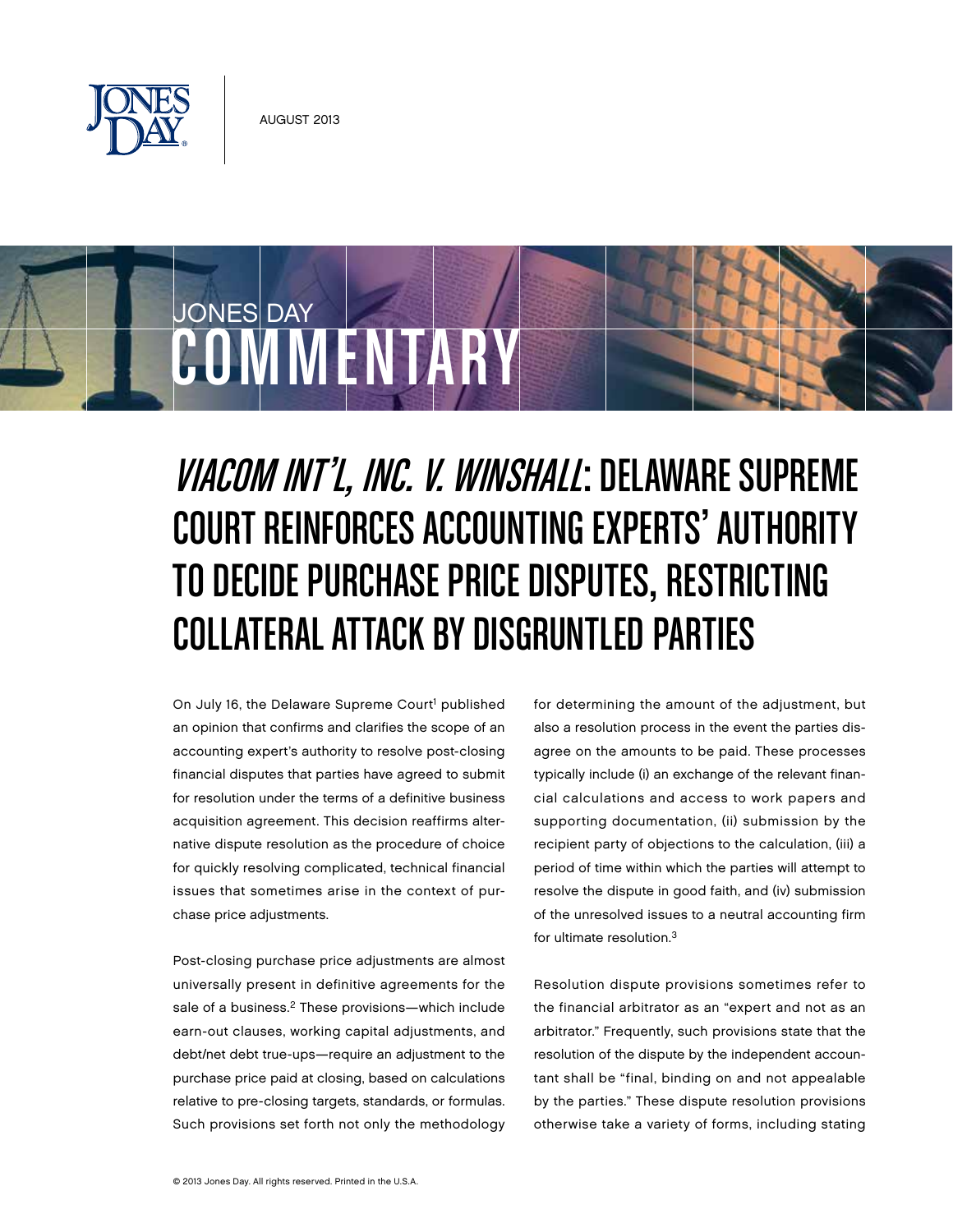the basis upon which a party may bring a claim to dispute the final determination (such as fraud or manifest error). Importantly, however, if the provision is intended as a binding agreement to arbitrate in contracts involving interstate commerce, the Federal Arbitration Act ("FAA") applies to resolution of the dispute. The FAA limits the bases upon which a party can avoid the arbitrator's decision through litigation. It was this approach that the plaintiff pursued in disputing the determination of the independent accountant in the Viacom case.

The Viacom dispute concerned an earn-out provision based on gross profit from the sales of the video game "Rock Band." As is typical, the parties' agreement set forth express procedures by which disputes over the earn-out would be identified and decided. As Chancellor Strine noted in his opinion, "the entire contractual resolution process was triggered by Viacom's final Earn-Out Statement and supporting documentation."4 Viacom made no mention in its documents about inventory write-downs, but then, at hearing, Viacom argued that the earn-out at issue should be reduced to zero because of inventory write-downs. The accounting firm adjudicating the dispute (BDO) refused to consider the inventory write-down issue unless both parties agreed that the issue should be decided in the arbitration, citing the governing contract provision limiting the disputes to be resolved to those identified in the submissions that parties exchanged prior to the arbitration, and therefore ruled in favor of the seller.

In affirming the lower Court's rejection of Viacom's request to vacate the arbitrator's determination, the Delaware Supreme Court articulated the test by which the scope of an arbitrator's authority under "procedural arbitrability" would be determined. The Viacom Court recognized that, once the parties agree to submit the subject matter of a dispute to arbitration, "'procedural' questions that grow out of the dispute and bear on its final disposition should be left to the arbitrator."<sup>5</sup> In so doing, the Delaware Supreme Court stated as follows:

[T]he only question that the court should decide is whether the subject matter in dispute falls within it. If the subject matter to be arbitrated is the

calculation of an earn-out, or the amount of working capital, or the company's net worth at closing, all issues as to what financial or other information should be considered in performing the calculation are decided by the arbitrator. In resolving those issues, the arbitrator may well rely on the terms of the underlying agreement, and the arbitrator's interpretation of the contract is likely to affect the scope of the arbitration. Nonetheless, these decisions fall within the category of procedural arbitrability. They are not "gateway" issues about whether the particular dispute should be arbitrated at all. Rather, they are questions about how the subject of the arbitration should be decided.<sup>6</sup>

## Practice Implications

In light of this decision, practitioners should take note of the following:

- Clients should be aware that binding arbitration of postclosing purchase price adjustment disputes is standard deal practice and that it is important to expressly provide that such dispute resolution is to be binding and not appealable.
- If intended to be binding, practitioners should be careful about not including language that the Delaware Chancery Court referred to as creating an "eyebrowknitting moment"7—such as referring to the independent accountants as "deemed to be acting as experts and not arbitrators."8 Rather, provisions should expressly state that resolution of the dispute by the independent accountants will be final, binding, and conclusive, not appealable and not subject to further review, subject to applicable provisions of the FAA.
- If disputes arise (and they often do), clients and their counsel should specifically analyze the purchase price adjustment provisions of their agreement and what issues are presented by the dispute—separating disguised indemnity claims, assertions of fraud, misrepresentations, and other issues that are not properly within the scope of